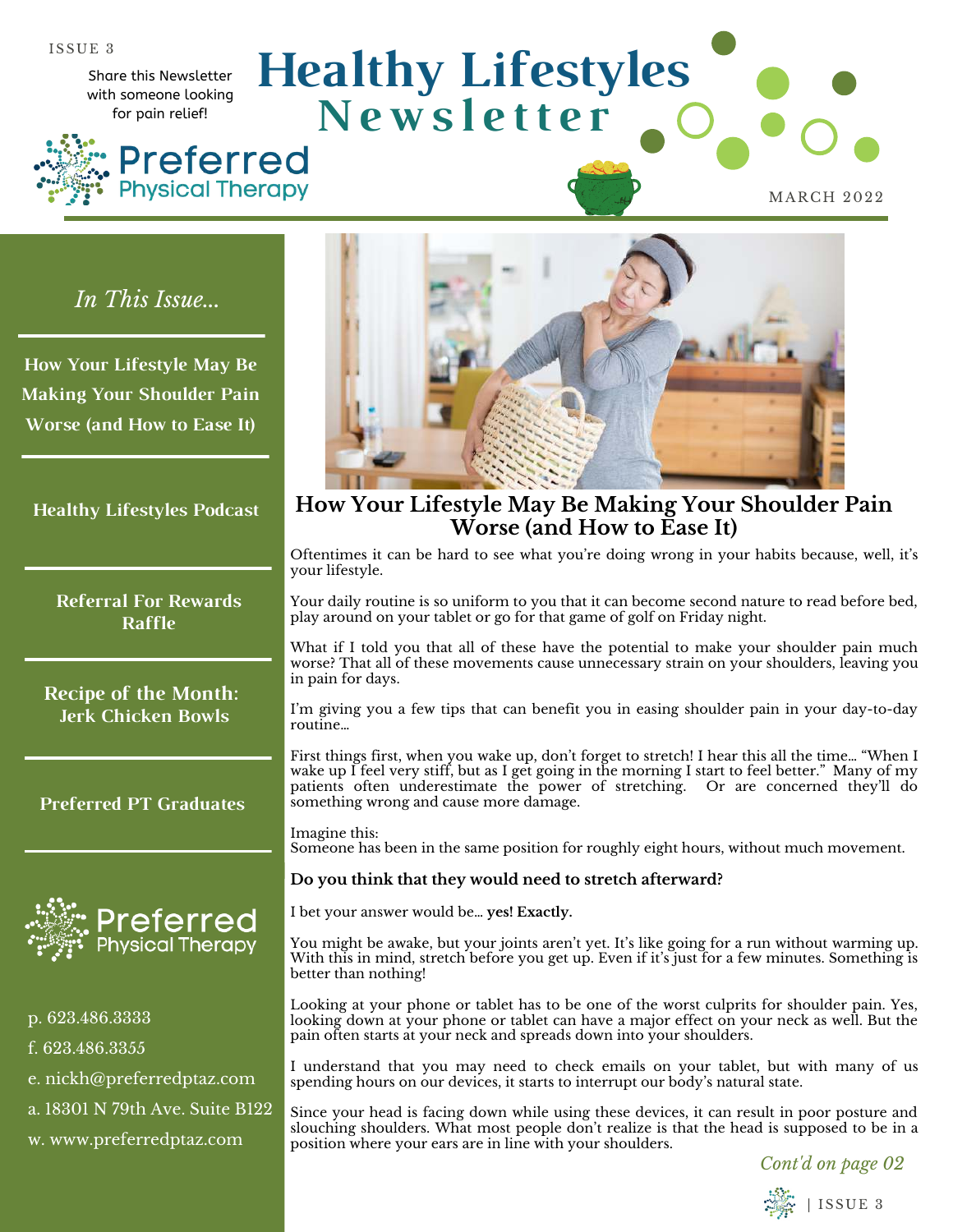



This podcast is *perfect for the active adult* located in Glendale, Peoria, Sun City, and surrounding Phoenix areas who want to stay active and independent, live free from pain killers, and avoid surgery.

We explore ways we can take sips from the fountain of youth to remain highly mobile, energetic to keep up with our kids and grandkids and find joy all along the way.

 We bring in top health professionals, fitness trainers, nutritionists, and more to bring you insights to help you reach your health and fitness goals, ways to avoid and manage an injury, & how to find competent health professionals.

<https://anchor.fm/nick-hunter-pt-dpt>

## **LISTEN NOW:**

- **Grab your cell phone.** 1.
- **Open your camera.**  2.
- **Hover over this box.** 3.
- **Click the link pop up!** 4.



# **Preferred Fitness Plan**

 Preferred Fitness is an all-encompassing aftercare plan that allows you to safely jumpstart your fitness journey. Provided with the comfort of our office and staff, this plan is designed to be your next step after physical therapy. Call 623-486-3333 to learn more.

#### WHAT DOES THIS PLAN INCLUDE?

- Initial assessment to determine your current fitness level and goals
- Custom exercise program
- Facility and equipment use
- Access to expert staff
- Monthly revised exercise program

The best way to stay free from pain killers, injections, and surgery is to be strategic with your exercise and activity to include challenges to strength, endurance, balance, mobility, and power. Our Preferred Fitness program is designed to help you keep the improvements you made during treatment and help keep you that way in the future.

### *Cont'd from page 01*

As soon as you start looking down, the body is more likely to feel a strain in the neck and shoulders.

My advice on this would be to either only use your phone for about ten minutes at a time to avoid any strain. As for other devices, now there are cases available that provide stands for tablets and e-readers…. Perfect!

#### *My tip would be to take advantage of the stand and use it so that your eyes do the adjusting- not your head.*

This also goes for reading at night too. I understand that reading at night is sometimes a habit picked up early on, which is a great habit nonetheless. For your body, however, it can often have an effect on your posture.

Another problem that can come from reading at night is actually holding the book. It's not something that many people think about, but holding a book causes certain muscles to be tense.

Not only this, but your neck is also likely to be tense in order to keep you upright while reading. Now think of how long you actually read for. How many times do you say, "just one more chapter" before you finally drift off to sleep?

I love to do this as well. So, I would recommend you to continue reading but only sit in the same position for a maximum of 20 minutes.

Another great way of thinking about your shoulder pain throughout the day is to think about when it actually occurs. Is it when you're reaching for your purse? While you're sitting at work?

*If you have an idea of when it occurs, you can focus on making sure your head is straight and your ears are in line with your shoulders.* 

This is the **best tip** that I know and if you apply it as much as you can to your daily routine, you will start to notice a difference.



**Want more content? Visit our Blog!**

- **Grab your cell phone.** 1.
- **Open your camera.**  2.
- **Hover over this box.** 3.
- **Click the link pop up!** 4.

<https://preferredptaz.com/blog/>



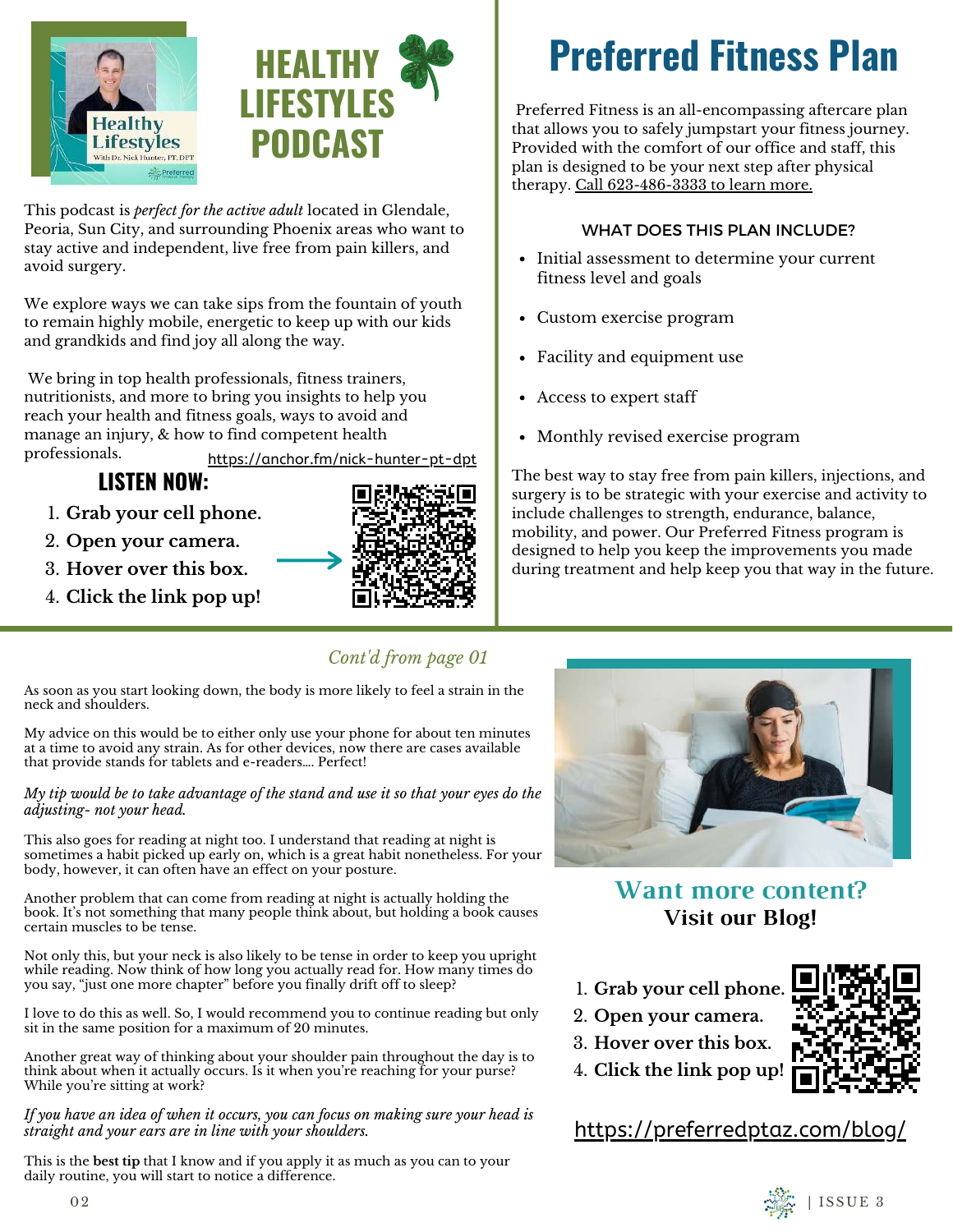### **DEAD RED KITCHEN**

**RECIPE OF THE MONTH: Jerk Chicken Bowls**

#### **Ingredients:**

#### **For the salsa:**

3 mangos, diced 1 red bell pepper, diced 1/2 small red onion, diced 1 jalapeno, minced Juice of lime 1 TB olive oil

#### **For the Chicken:**

1 lb chicken thighs Jerk seasoning

#### **For the bowls:**

(optional add-ins- mix and match as you choose) Spinach Cucumber Tomatoes Rice Green Onion, chopped

#### **Directions:**

- 1. Combine all ingredients for the salsa and set aside.
- 2. Season chicken with jerk seasoning and set aside.
- 3.Preheat the grill or oven to medium-high or 375 degrees. Cook chicken for 5-7 min each side or until juices run clear.
- Once the chicken is cooked, build your bowl with any veggies 4. you like, your portion of chicken, and then top with mango salsa!

#### **MEET JULIA LARISH**

Julia is the founder of Dead Red Conditioning and Dead Red Kitchen. She has spent the last 12 years teaching clients how to make holistic food taste amazing and incorporate it into a busy lifestyle. Prior to opening Dead Red Kitchen, Julia received formal training as an assistant chef at EXOS. For more information, including a free consultation visit: teamdrc.com

# **SPOTLIGHT ON OUR GRADUATES**

#### **Mary- Age: Pain Point: Balance, no pain**

"I was experiencing issues for about 4-5 years. It started with arthritis and turned into major balance issues, so I came here to help my balance. I wanted to achieve walking straighter and better. I also wanted to improve my balance. I think I've come a long way since being here as well."

#### **Jay- Age: 50's Pain Point: Hip/Lower back**

"I enjoyed working with one of the pt's Hannah the most but everyone here is so helpful and accommodating and that's what you need. When you go to physical therapy you want the people you're working with to want you to get better."